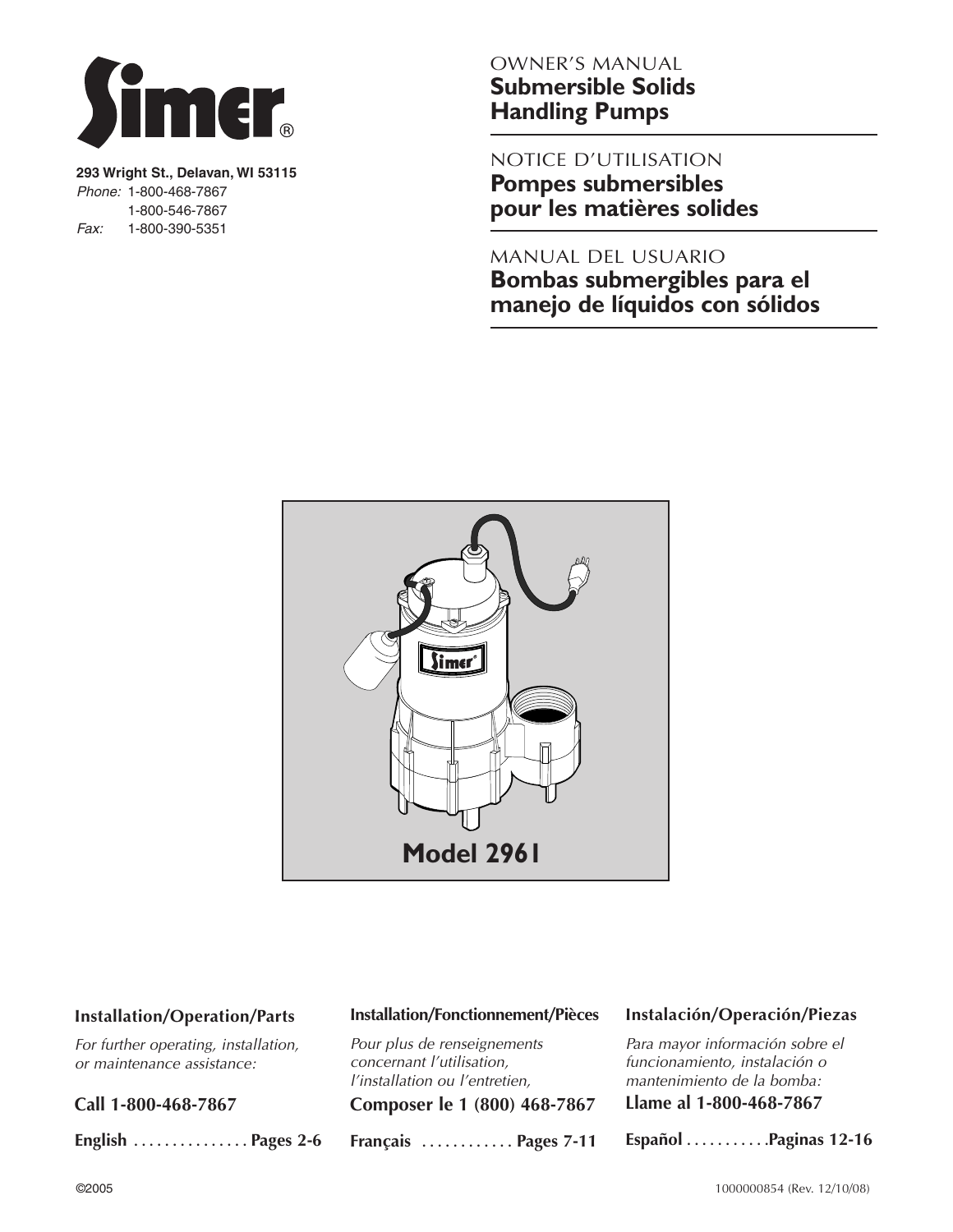## **RETAIN ORIGINAL RECEIPT FOR YOUR RECORDS.**

### **LIMITED WARRANTY**

SIMER warrants to the original consumer purchaser ("Purchaser" or "You") of its products that they are free from defects in material and workmanship for a period of twelve (12) months from the date of the original consumer purchase.

If, within twelve (12) months from the original consumer purchase, any such product shall prove to be defective, it shall be repaired or replaced at SIMER's option, subject to the terms and conditions set forth below. The original purchase receipt and product warranty information label are required to determine warranty eligibility. Eligibility is based on purchase date of original product – not the date of replacement under warranty. The warranty is limited to repair or replacement of product only – Purchaser pays all removal, installation, labor, shipping, and incidental charges.

For parts or troubleshooting assistance, DO NOT return product to your retail store. Contact SIMER Customer Service at 1-800-468-7867 / 1-800-546-7867.

Claims made under this warranty shall be made by returning the product (except sewage pumps, see below) to the retail outlet where it was purchased immediately after the discovery of any alleged defect. SIMER will subsequently take corrective action as promptly as reasonably possible. No requests for service will be accepted if received more than 30 days after the warranty expires.

### **SEWAGE PUMPS**

DO NOT return a sewage pump (that has been installed) to your retail store. Contact SIMER Customer Service. Sewage pumps that have seen service and been removed carry a contamination hazard with them.

If your sewage pump has failed:

- Wear rubber gloves when handling the pump;
- For warranty purposes, return the pump's cord tag and original receipt of purchase to the retail store;
- Dispose of the pump according to local disposal ordinances.

### **Exceptions to the Twelve (12) Month Limited Warranty**

| <b>Product</b>                                                          | <b>Warranty Period</b> |
|-------------------------------------------------------------------------|------------------------|
| BW85P, CM10, CMK, M40, M40P                                             | 90 days                |
| 2300, 2310, 2330, 2520ULST, 2943, 2955, 2956, 2957, 2960, 5023SS, A5500 | 2 Years                |
| 4" Submersible Well Pumps, 2945, 2958, 2975PC, 2985, 3075SS, 3983, 3984 | 3 Years                |
| Pre-Charge Water System Tank, 3985, 3986                                | 5 Years                |
| 3963, 3988, 3995, 3997                                                  | Lifetime               |

### **General Terms and Conditions**

You must pay all labor and shipping charges necessary to replace product covered by this warranty. This warranty does not apply to the following: (1) acts of God; (2) products which, in SIMER's sole judgement, have been subject to negligence, abuse, accident, misapplication, tampering, or alteration; (3) failures due to improper installation, operation, maintenance or storage; (4) atypical or unapproved application, use or service; (5) failures caused by corrosion, rust or other foreign materials in the system, or operation at pressures in excess of recommended maximums.

This warranty sets forth SIMER's sole obligation and purchaser's exclusive remedy for defective products. SIMER SHALL NOT BE LIABLE FOR ANY CONSEQUENTIAL, INCIDENTAL, OR CONTINGENT DAMAGES WHATSOEVER.

THE FOREGOING WARRANTIES ARE EXCLUSIVE AND IN LIEU OF ALL OTHER EXPRESS AND IMPLIED WARRANTIES, INCLUDING BUT NOT LIMITED TO THE IMPLIED WARRANTIES OF MERCHANTABILITY AND FITNESS FOR A PARTICULAR PURPOSE. THE FOREGOING WARRANTIES SHALL NOT EXTEND BEYOND THE DURATION PROVIDED HEREIN.

Some states do not allow the exclusion or limitation of incidental or consequential damages or limitations on how long an implied warranty lasts, so the above limitations or exclusions may not apply to You. This warranty gives You specific legal rights and You may also have other rights which vary from state to state.

> **SIMER • 293 Wright Street • Delavan, WI U.S.A. 53115 Phone: 1-800-468-7867 / 1-800-546-7867 • Fax: 1-800-390-5351 E-Mail: info@simerpumps.com • Web Site: http://www.simerpumps.com**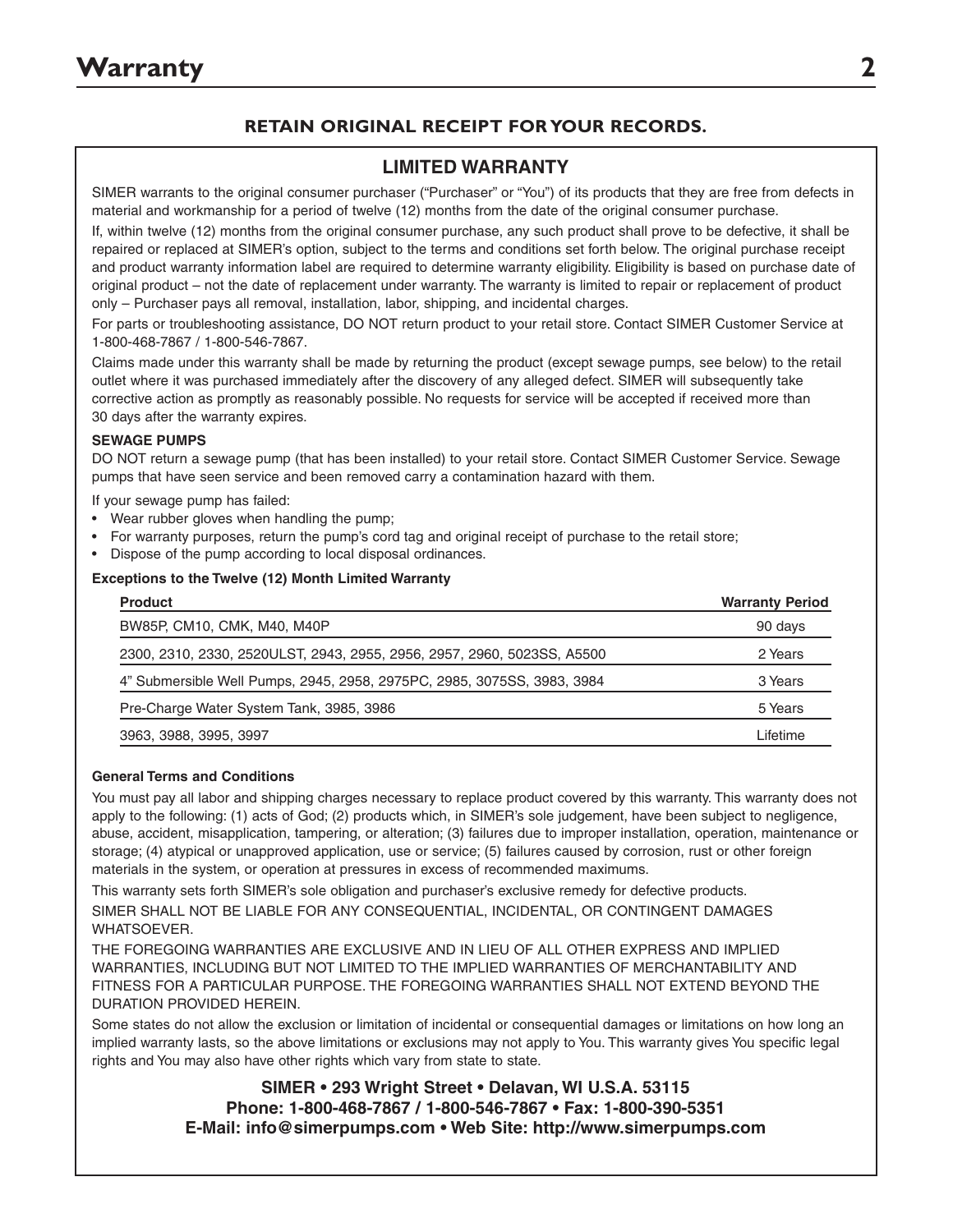# **READ AND FOLLOW SAFETY INSTRUCTIONS!**

**This is the safety alert symbol.** When you see this symbol on your pump or in this manual, look for one of the following signal words and be alert to the potential for personal injury:

A DANGER warns about hazards that will cause serious personal injury, death or major property damage if ignored.

**A**WARNING warns about hazards that can cause serious personal injury, death or major property damage if ignored.

**A CAUTION** warns about hazards that will or can cause minor personal injury or property damage if ignored.

The label **NOTICE** indicates special instructions which are important but not related to hazards.

### **Carefully read and follow all safety instructions in this manual and on pump.**

Keep safety labels in good condition. Replace missing or damaged safety labels.

- 1. Read this manual carefully. Failure to follow these Instructions could cause serious bodily injury and/or property damage.
- 2. Check your local codes before installing. You must comply with their rules.
- 3. Vent sewage or septic tank according to local codes.
- 4. Do not install pump in any location classified as hazardous by National Electrical Code, ANSI/NFPA 70-1990.

**Hazardous voltage, Can shock, burn or cause death.** During operation, the pump is in water. To avoid fatal shocks, proceed as follows if pump needs servicing:

### **A**WARNING Risk of electrical shock. Can burn or kill.

Do not lift pump by power cord. See "Cord Lift Warning" on Page 5.

- 5A. Disconnect power to outlet box before unplugging pump.
- 5B. Take extreme care when changing fuses. Do not stand in water or put your finger in fuse socket.
- 5C. Do not modify cord and plug. When using cord and plug, plug into a grounded outlet only. When wiring to a system control, connect pump ground lead to system ground.

# **PERFORMANCE**

| <b>GPH (LPH) AT DISCHARGE FT. OF HEAD</b> |                          |        |            |          |
|-------------------------------------------|--------------------------|--------|------------|----------|
| Model                                     | 5(1.5m)                  | 10(3m) | 15(4.6m)   | 18(5.5m) |
| 2961                                      | 3900(14,763) 2550(9,653) |        | 960(3,634) | $\cup$   |

- 6. Do not run pump dry. Dry running can overheat pump, (causing burns to anyone handling it) and will void warranty.
- 7. Pump normally runs hot. To avoid burns when servicing pump, allow it to cool for 20 minutes after shut-down before handling it.
- 8. In normal service, motor should not need oiling. Motor has been filled at the factory with a special oil.

**NOTICE:** This unit is not designed for applications involving salt water or brine! Use with salt water or brine will void warranty.

# **INSTALLATION**

**NOTICE:** Install pump on a hard, level surface (cement, asphalt, etc.). Never place pump directly on earth, clay or gravel surfaces.

### **Piping – Effluent Applications (3/4" or Less Solids)**

Piping must be 1-1/2" minimum to carry volume of pump discharge. Check local codes to determine if a check valve is required in your system. In cold climates, check valves are not used to prevent effluent from freezing in piping.

If using as a sump pump, a check valve is recommended.

### **Piping – Sewage Applications (2" or Less Solids)**

In any case, piping must not be smaller than pump discharge.

When installed in a sewage system, pipe must be capable of handling semi-solids of at least 2" (5.1 cm) diameter.

The rate of flow in the discharge pipe must keep any solids present in suspension in the fluid. To meet minimum flow requirements (2 feet (.6 m) per second in discharge line), size pipe as follows:

| A Pipe Size Of:               | Will Handle a Flow Rate Of: |
|-------------------------------|-----------------------------|
| $1-1/2$ <sup>"</sup> (3.8 cm) | 12 GPM (45 LPM)             |
| $2^{\prime\prime}$ (5.1 cm)   | 21 GPM (80 LPM)             |
| $2-1/2$ <sup>"</sup> (6.3 cm) | 30 GPM (114 LPM)            |
| $3''$ (7.6 cm)                | 48 GPM (182 LPM)            |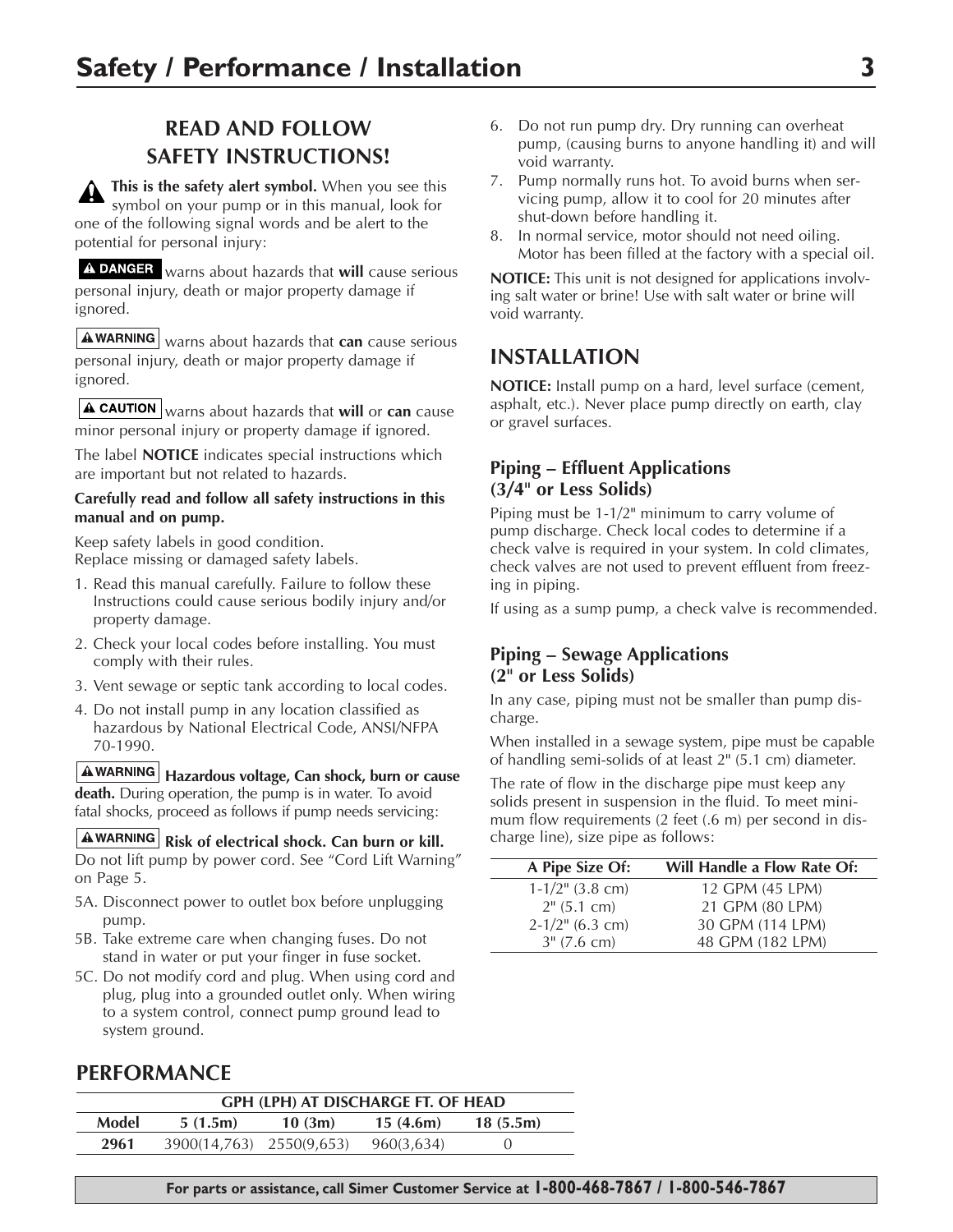Use a 2" (5.1 cm) swing check valve in pump discharge to prevent backflow of liquid into sump basin. Check valve should be a free flow valve that will easily pass solids.

**NOTICE:** For best performance of check valve when handling solids, do not install it with the discharge pipe angled more than 45° above the horizontal. Do not install check valve in a vertical position as solids may settle in valve and prevent the check valve from opening on startup.

Drill a 3/16" (4.7mm) hole in discharge pipe about 1"-2" (2.5 - 5.1cm) above pump discharge connection (but below check valve) to prevent airlocking the pump.

# **ELECTRICAL**

### **Hazardous voltage. Can shock, burn, or**

**cause death.** When installing, operating, or servicing this pump, follow safety instructions listed below.

- 1. DO NOT splice the electrical power cord.
- 2. DO NOT allow electrical cord plug to be submerged.
- 3. DO NOT use extension cords. They are a fire hazard and can reduce voltage sufficiently to prevent pumping and/or damage motor.
- 4. DO NOT handle or service pump while it is connected to power supply.
- 5. DO NOT remove grounding prong from plug or modify plug.To protect against electrical shock, the power cord is a three-wire conductor and includes a 3-prong grounded plug. Plug pump into a 3-wire, grounded, grounding-type receptacle. Connect pump according to electrical codes that apply.

For automatic operation, plug or wire pump into an automatic float switch or pump controller. Pump will run continuously when plugged directly into an electrical outlet. Connect or wire pump to an individual branch circuit with no other outlets or equipment in the circuit. Size fuses or circuit breakers according to Fuse Size Chart at right.

**Risk of electrical shock and fire. Can cause severe personal injury, property damage or death.** Be sure that power supply information (Voltage/ Hertz/Phase) on pump motor nameplate matches incoming power supply exactly. Install pump according to all electrical codes that apply**.**

### **FUSE SIZE CHART**

|  |               | <b>Branch Circuit Time Delay</b>             | Individual Dual Element |
|--|---------------|----------------------------------------------|-------------------------|
|  |               | Model H.P. Voltage Required (Amps) Fuse Amps |                         |
|  | 2961 4/10 115 | 15.                                          | 10                      |

## **OPERATION AND INSTALLATION**

**NOTICE:** Do not allow pump to run in a dry sump. It will void the warranty and may damage the pump.

An automatic overload protector in the motor will protect motor from burning out due to overheating/overloading. When motor cools down, overload protector will automatically reset and start motor.

If overload trips frequently, check for cause. It could be a stuck impeller, wrong/low voltage, or electrical failure in motor. If an electrical failure in the motor is suspected, have it serviced by a competent repairman.

Pump is permanently lubricated. No oiling or greasing is required.

# **GENERAL**

# **Hazardous voltage. Can shock, burn, or**

**cause death.** Before removing pump from basin for service, always disconnect electrical power to pump and control switch.

### **A**WARNING Risk of electrical shock. Can burn or kill. Do not lift pump by the power cord.

Submerge pump in a disinfectant solution (chlorox or chlorine) for at least one hour before disassembling pump.

The pump motor contains a special lubricating oil which should be kept clean and free of water at all times.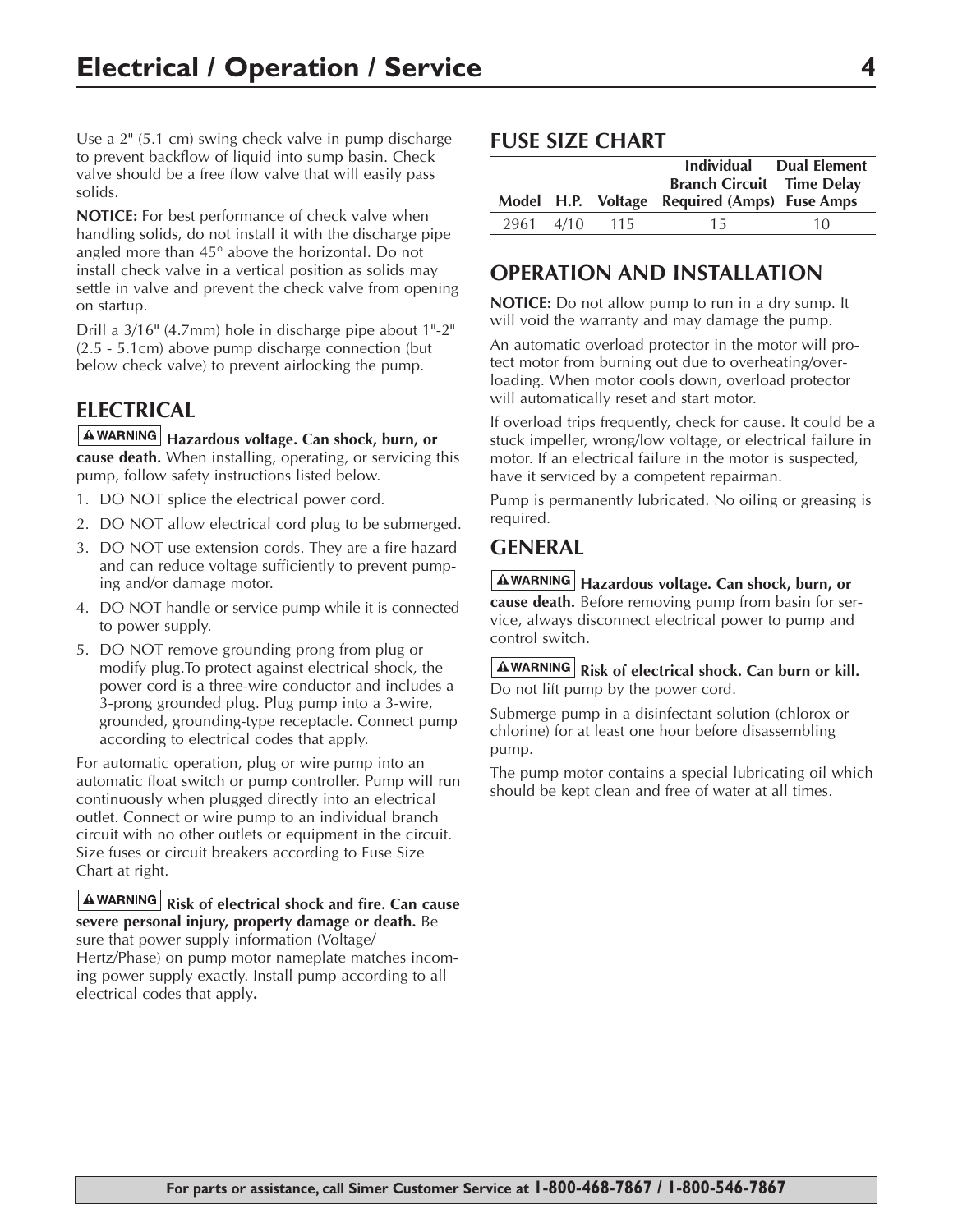### **AWARNING** Risk of sudden starts. Can result in an electri**cal shock and pinching of hands or fingers.** If the power is on to the pump when the thermal overload resets, the pump may start without warning. Disconnect the power before servicing the pump.

| A. Pump fails to operate:    | 1. Check to be sure that power cord is securely plugged into outlet. Disconnect power to<br>outlet before handling pump or motor.<br>2. Check to be sure you have electrical power.<br>3. Check that liquid fluid level is high enough to activate switch or controller.<br>4. Check to be sure that $3/16$ " (4.7 mm) vent hole in discharge pipe is not plugged.<br>5. Check for blockage in pump inlet, impeller, check valve or discharge pipe.<br>6. Thermal overload may have tripped. Test start pump; if it starts and then stops immedi-<br>ately, disconnect from power source for 30 minutes to allow motor to cool, then<br>reconnect to power source. Check for cause of overheating/overloading. |
|------------------------------|----------------------------------------------------------------------------------------------------------------------------------------------------------------------------------------------------------------------------------------------------------------------------------------------------------------------------------------------------------------------------------------------------------------------------------------------------------------------------------------------------------------------------------------------------------------------------------------------------------------------------------------------------------------------------------------------------------------|
| B. Pump fails to empty sump: | 1. Be sure all valves in discharge valve are fully open.<br>2. Clean out discharge pipe and check valve.<br>3. Check for blockage in pump inlet or impeller.<br>4. Pump not sized properly. A higher capacity pump may be required.                                                                                                                                                                                                                                                                                                                                                                                                                                                                            |
| C. Pump will not shut off:   | 1. Check switch or controller automatic floats for proper operation and location.<br>See installation instructions for switch/controller.<br>2. If pump is completely inoperative or continues to malfunction, consult your local<br>serviceman.                                                                                                                                                                                                                                                                                                                                                                                                                                                               |

# **CORD LIFT WARNING**





- 1. Attempting to lift or support pump by power cord can damage cord and cord connections.
- 2. Cord may pull apart, exposing bare wires with possibility of fire or electrical shock.
- 3. Lifting or supporting pump by power cord will void warranty.
- 4. Use lifting ring or handle on top of pump for all lifting/lowering of pump. Disconnect power to pump before doing any work on pump or attempting to remove pump from sump.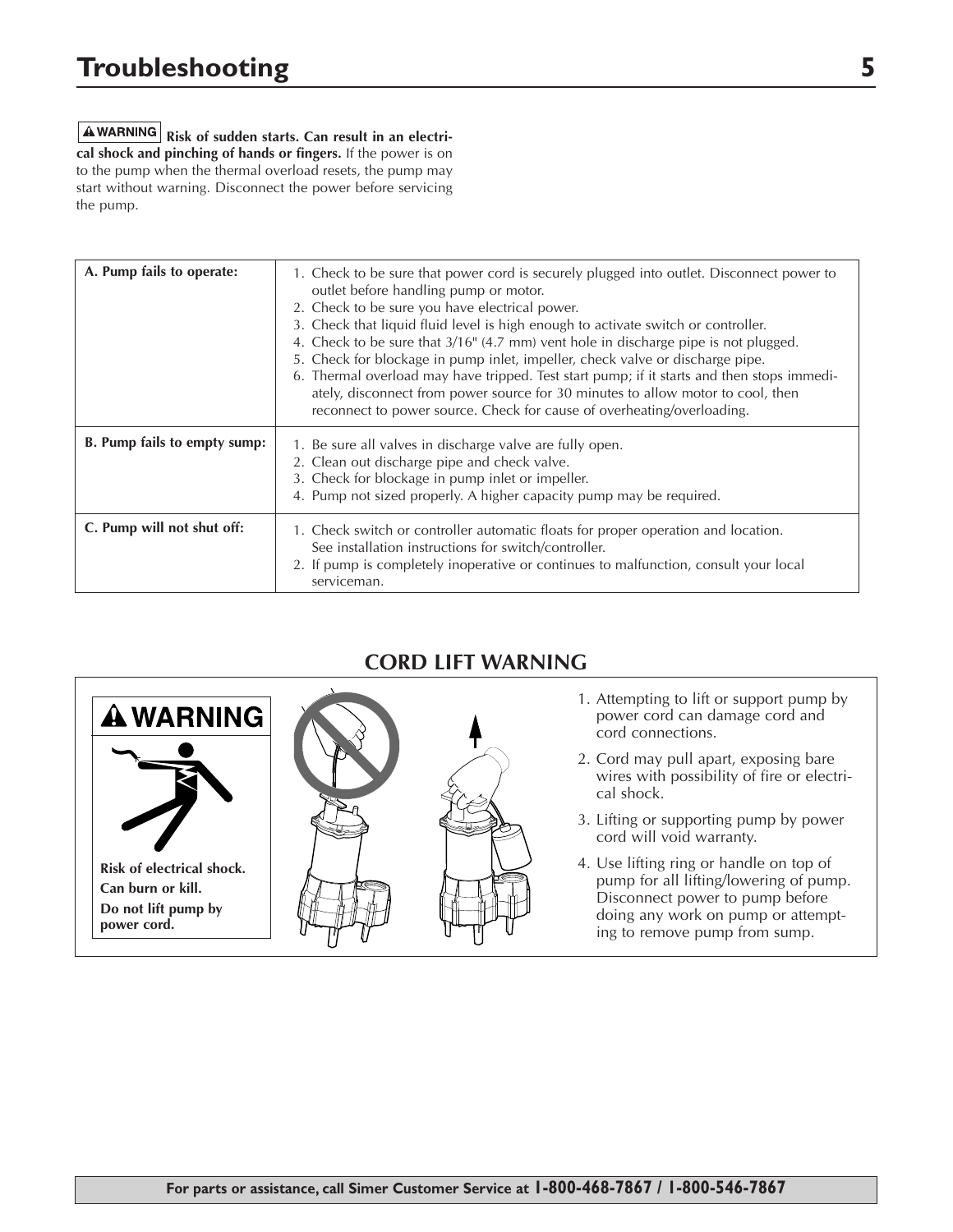

### **REPAIR PARTS LIST**

| Key | Part                   |      | 2961            |
|-----|------------------------|------|-----------------|
| No. | <b>Description</b>     | Qty. | <b>115 Volt</b> |
| 1   | Power Cord Assembly    |      | PS117-54-TSE    |
| 2   | Upper Volute           |      | <b>PW1-10P</b>  |
| 3   | Impeller               |      | <b>PW5-15P</b>  |
| 4   | Lower Volute           |      | <b>PW1-11P</b>  |
| 5   | Automatic Float Switch |      | PS117-144P      |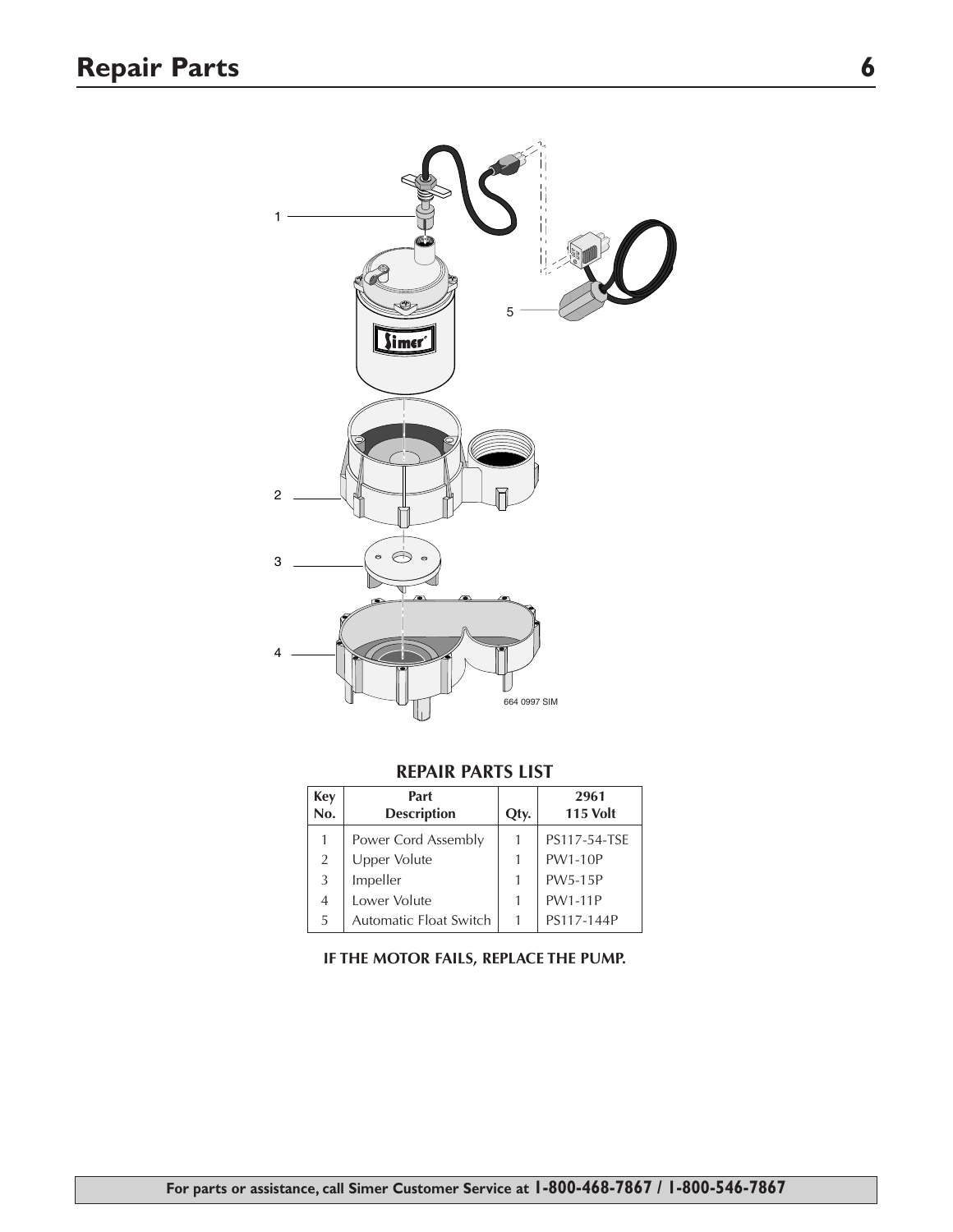### **CONSERVER L'ORIGINAL DU REÇU POUR TOUTE RÉFÉRENCE ULTÉRIEURE.**

### **GARANTIE LIMITÉE**

SIMER garantit à l'acheteur/au consommateur d'origine (l'Acheteur) que ses produits sont exempts de tout vice de matériau et de fabrication. Cette garantie est valable pendant douze (12) mois à partir de la date d'achat d'origine.

Si, dans les douze (12) mois suivant la date d'achat d'origine, un produit se révèle défectueux, il sera réparé ou remplacé, à la discrétion de SIMER, conformément aux modalités et conditions exposées ci-dessous. Le reçu de l'achat d'origine et l'étiquette d'information sur la garantie sont requis pour déterminer la recevabilité de la réclamation au titre de la garantie. La recevabilité de la réclamation se base sur la date de l'achat d'origine du produit, et non sur la date d'un éventuel remplacement sous garantie. La garantie est limitée à la réparation ou au remplacement du produit uniquement. L'Acheteur assume les frais de retrait, d'installation, de transport et tous les frais accessoires.

Pour obtenir des pièces ou de l'aide technique, NE PAS retourner le produit au détaillant. Contacter le service à la clientèle de SIMER au 1-800-468-7867 / 1-800-546-7867.

Les réclamations au titre de cette garantie doivent être effectuées en retournant le produit (à l'exception des pompes d'eaux d'égout, voir ci-dessous) au détaillant où il a été acheté, et ce, immédiatement après la découverte de la défaillance supposée. SIMER prendra les mesures correctives nécessaires dans un délai rapide et raisonnable. Aucune demande de réparation ne sera acceptée plus de 30 jours après l'expiration de la garantie.

### **POMPES D'EAUX D'ÉGOUT**

NE PAS RETOURNER une pompe d'eaux d'égout (qui a été installée) au détaillant. Communiquer avec le service à la clientèle de SIMER. Les pompes d'eaux d'égout qui ont été utilisées, puis retirées présentent un risque de contamination.

En cas de défaillance de la pompe d'eaux d'égout :

- Porter des gants en caoutchouc pour manipuler la pompe.
- À des fins de garantie, retourner l'étiquette figurant sur le cordon de la pompe et l'original du reçu au détaillant.
- Mettre la pompe au rebut conformément à la réglementation locale.

#### **Exceptions à la garantie limitée de douze (12) mois**

| <b>Produit</b>                                                                          | Période de garantie |
|-----------------------------------------------------------------------------------------|---------------------|
| BW85P, CM10, CMK, M40, M40P                                                             | 90 jours            |
| 2300, 2310, 2330, 2520ULST, 2943, 2955, 2956, 2957, 2960, 5023SS, A5500                 | 2 ans               |
| Pompe pour puits submersibles de 4 pouces, 2945, 2958, 2975PC, 2985, 3075SS, 3983, 3984 | 3 ans               |
| Réservoir préchargé de système d'eau, 3985, 3986                                        | 5 ans               |
| 3963, 3988, 3995, 3997                                                                  | À vie               |

### **Modalités et conditions générales**

L'Acheteur doit payer tous les frais de main d'œuvre et de transport nécessaires au remplacement du produit garanti couvert par cette garantie. Cette garantie ne s'applique pas à ce qui suit : (1) Les catastrophes naturelles; (2) Les produits qui, selon SIMER, ont fait l'objet d'une négligence, d'une utilisation abusive, d'un accident, d'une mauvaise application ou d'une altération; (3) Les défaillances dues à une installation, une utilisation, un entretien ou un entreposage inappropriés; (4) Une application, une utilisation ou une réparation atypique ou non approuvée; (5) Les défaillances causées par la corrosion, la rouille ou d'autres matériaux étrangers au système, ou par une utilisation à une pression supérieure au maximum recommandé.

Cette garantie établit la responsabilité unique de SIMER et le recours exclusif de l'Acheteur en cas de produit défectueux.

SIMER NE POURRA ÊTRE TENUE RESPONSABLE DE TOUT DOMMAGE INDIRECT OU CONSÉCUTIF QUEL QU'IL SOIT.

LES PRÉSENTES GARANTIES SONT EXCLUSIVES ET REMPLACENT TOUTE AUTRE GARANTIE EXPRESSE OU IMPLICITE, Y COMPRIS, MAIS SANS S'Y LIMITER, CELLE DE QUALITÉ MARCHANDE OU D'APTITUDE DU PRODUIT À UN EMPLOI PARTICULIER. LES PRÉSENTES GARANTIES NE PEUVENT SE PROLONGER AU-DELÀ DE LA PÉRIODE DE GARANTIE INDIQUÉE ICI.

Certains États ne permettent pas l'exclusion ou la limitation des dommages indirects ou consécutifs, ni les limitations relatives à la durée des garanties implicites. Par conséquent, il se peut que les limitations ou les exclusions ci-dessus ne s'appliquent pas. Cette garantie procure des droits juridiques précis à l'Acheteur. Cependant, il est possible de bénéficier d'autres droits, qui varient selon l'État.

> **SIMER • 293 Wright Street • Delavan, WI U.S.A. 53115 Téléphone : 1 800 468-7867 / 1 800 546-7867 • Télécopieur : 1 800 390-5351 Courriel : info@simerpumps.com • Site Web : http://www.simerpumps.com**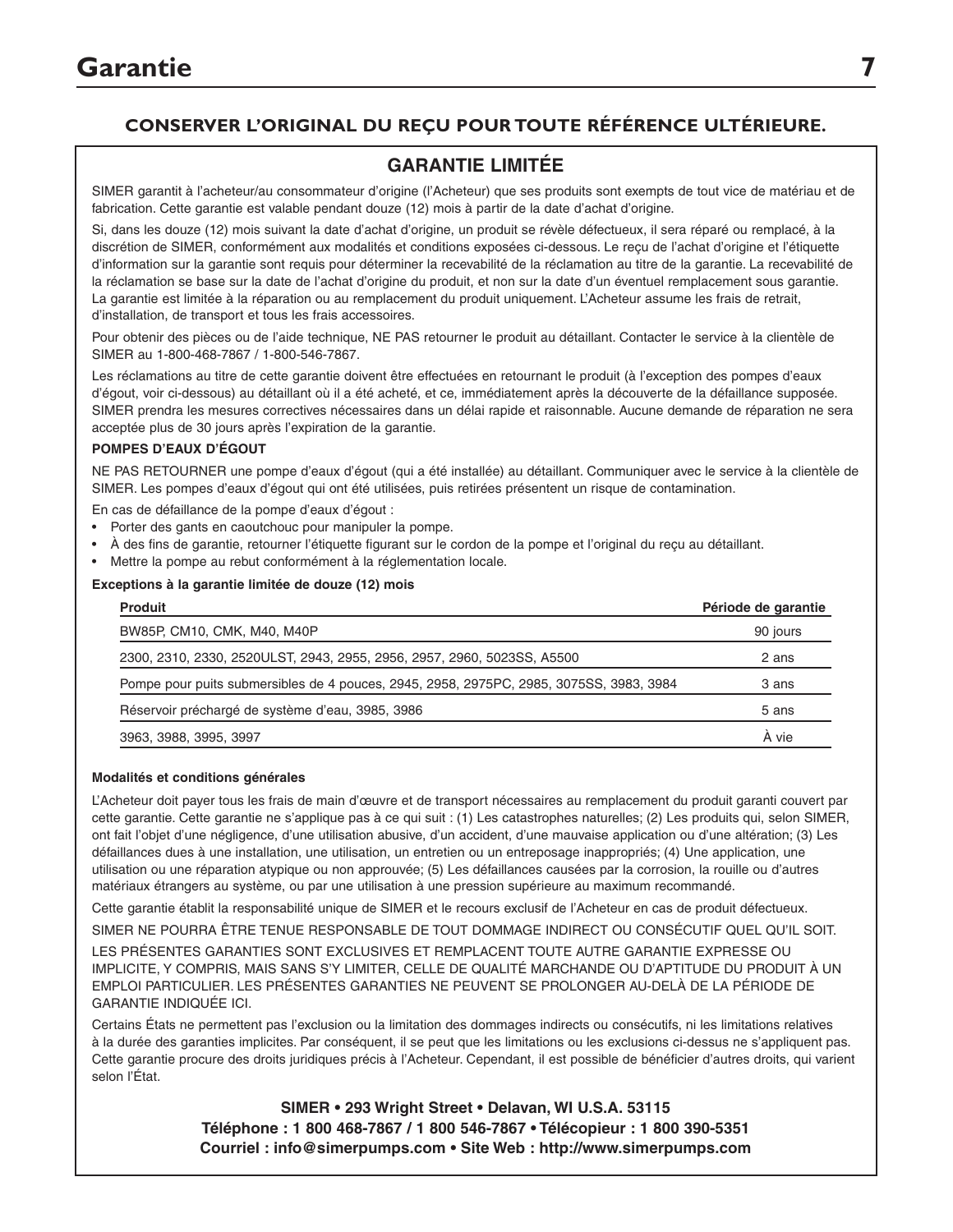# **LIRE TOUTES CES INSTRUCTIONS ET LES SUIVRE!**

**Ce symbole indique qu'il faut être prudent.** Lorsque ce symbole apparaît sur la pompe ou dans cette Notice, rechercher une des mises en garde qui suivent, car elles indiquent un potentiel possible de blessures corporelles :

avertit d'un danger **qui causera** des blessures corporelles, la mort ou des dommages matériels importants si on l'ignore.

### A AVERTISSEMENT

avertit d'un danger **qui risque** de causer des blessures corporelles, la mort ou des dommages matériels importants si on l'ignore.

**A ATTENTION** avertit d'un danger qui **causera** ou qui risquera de causer des blessures corporelles, la mort ou des dommages matériels importants si on l'ignore.

Le mot **NOTA** indique des instructions spéciales et importantes n'ayant aucun rapport avec les dangers.

#### **Lire attentivement toutes les consignes de sécurité contenues dans cette Notice ou collées sur la pompe.**

Garder les autocollants de sécurité en bon état; les remplacer s'ils manquent ou s'ils ont été endommagés.

- 1. Lire attentivement ces règles d'utilisation et instructions. Le nonrespect de ces prescriptions peut entraîner des blessures graves ou des dommages matériels.
- 2. Vérifier les codes locaux avant l'installation. Leurs règles doivent être suivies.
- 3. Ventiler les eaux usées ou le réservoir septique conformément aux règles du code local.
- 4. Ne pas installer la pompe à un endroit classé dangereux par le Code National de l'électricité, ANSI/NFPA 70-1990.

**Tension dangereuse. Risques d'électrocution, A AVERTISSEMENT de brûlures ou d'accident mortel.** Pendant son fonctionnement, la pompe est immergée. Pour éviter les chocs électriques mortels, suivre la procédure suivante si la pompe

A AVERTISSEMENT

nécessite intervention :

**Risques de secousses électriques. Risques de brûlures, voire de mort.** Ne pas lever la pompe

par le cordon d'alimentation. Se reporter à «Avertissement - Ne pas lever la pompe par le cordon» sur la Page 10.

5A. Couper l'alimentation au niveau de la prise de courant avant de débrancher la pompe.

5B. Exercer la plus grande prudence lors du remplacement des fusibles.

Éviter de se placer dans l'eau ou de placer le doigt dans le support du fusible.

5C. Ne modifier le cordon d'alimentation. Lors de l'utilisation du cordon et du connecteur, ne les enficher que dans une prise de courant reliée à la terre. Lorsque la connexion se fait vers le boîtier de commande du système, relier le fil de masse de la pompe à la prise de terre du système.

- 6. Ne pas faire fonctionner la pompe à vide. Faire fonctionner la pompe sans eau risque de la faire surchauffer (et de causer ainsi des brûlures) et annule la garantie.
- 7. La pompe chauffe lorsqu'elle fonctionne. Pour éviter les brûlures lors des interventions sur la pompe, la laisser refroidir après la mise à l'arrêt pendant 20 minutes avant de la manipuler.
- 8. Lors d'une utilisation normale, le moteur ne devrait pas avoir besoin d'huile ; il a été lubrifié en usine avec une huile spéciale.

**REMARQUE :** Cette pompe n'est pas conçue pour pomper de l'eau salée ni de la saumure! La garantie sera annulée si cette pompe est utilisée pour pomper de l'eau salée ou de la saumure.

# **INSTALLATION**

**REMARQUE :** Installer la pompe sur une surface plane et dure (ciment, asphalte, béton etc.).

Ne jamais poser la pompe à même la terre, sur de l'argile ou du gravier.

### **Tuyauterie – applications effluentes (matières solides de 1,8 cm (3/4 po) ou moins)**

Les tuyauteries doivent être d'au moins 3,8 cm (1-1/2 po) de diamètre pour évacuer le matériau que refoule la pompe. Vérifier les réglementations locales pour déterminer si votre système requiert un clapet de non-retour. Dans les régions aux basses températures, les clapets de non-retour ne sont pas utilisés pour empêcher l'effluent de geler dans la tuyauterie.

Il est recommandé d'utiliser un clapet de non-retour dans un puisard.

### **Tuyauterie – réseau d'égouts (matières solides de 5,1 cm (2 po) ou moins)**

Les tuyauteries ne peuvent en aucun cas être de diamètre inférieur au matériau que refoule la pompe. Lorsqu'elle est installée dans un réseau d'égouts, il faut que la tuyauterie puisse évacuer des semisolides d'au moins 5,1 cm (2 po) de diamètre.

L'écoulement dans le tuyau d'évacuation doit permettre à tous solides de demeurer en suspension dans le liquide. Pour assurer l'écoulement minimum imposé (0,6 m (2 pi) par seconde dans la canalisation de refoulement), utiliser des tuyauteries des dimensions suivantes :

| Assure un écoulement de : |
|---------------------------|
| 45 LPM (12 GPM)           |
| 80 LPM (21 GPM)           |
| 114 LPM (30 GPM)          |
| 182 LPM (48 GPM)          |
|                           |

### **RENDEMENT**

|        | LPH / Hauteur de refoulment en mètres |      |       |  |  |
|--------|---------------------------------------|------|-------|--|--|
| Modèle |                                       |      |       |  |  |
| 2961   | 14 763                                | 9653 | 3.634 |  |  |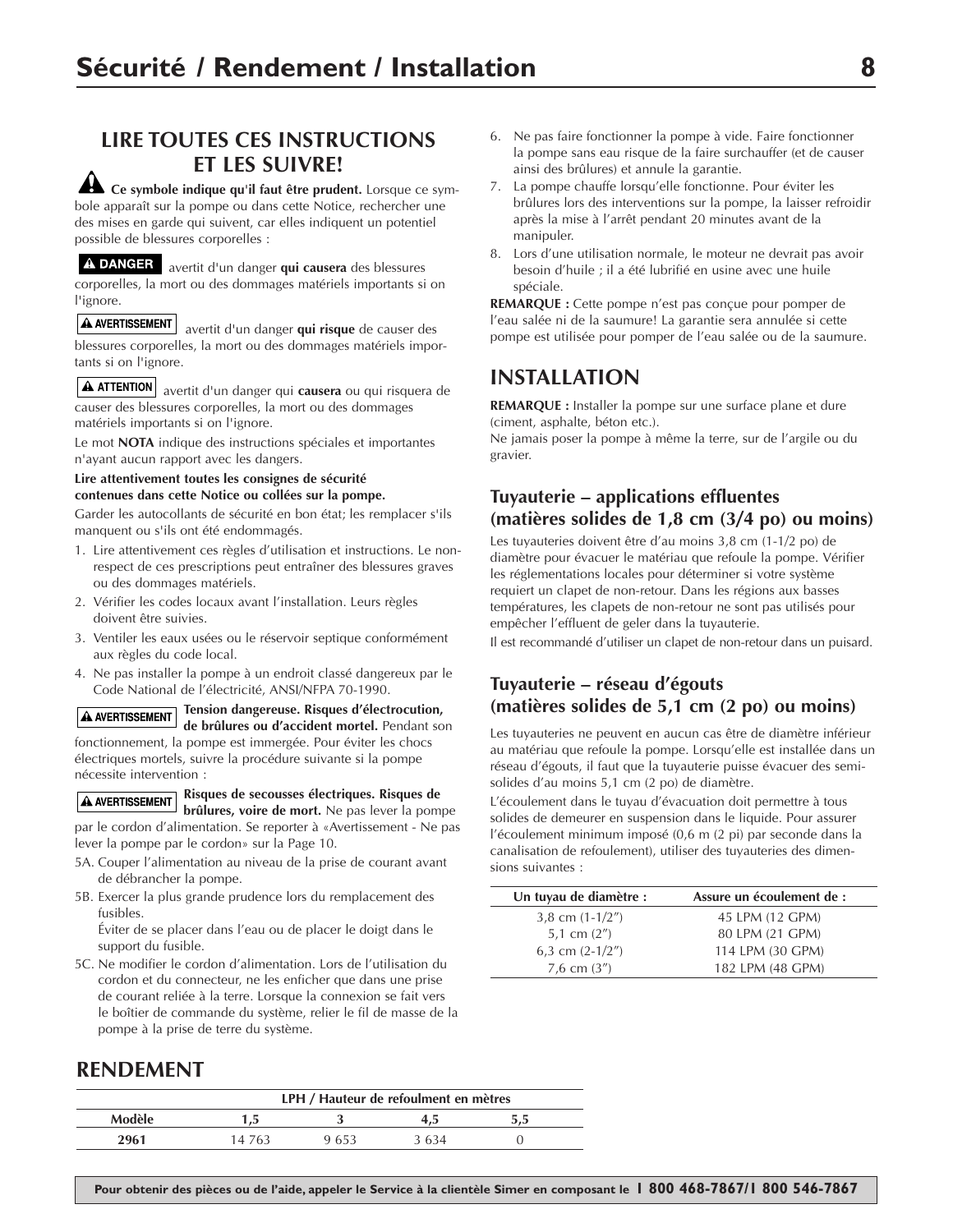Utiliser un clapet de non-retour de 5,1 cm (2 po) dans le tuyau d'évacuation pour éviter que le liquide ne refoule dans le bassin du puisard. Le clapet de non-retour devrait constituer une valve à écoulement libre laissant passer les solides.

**REMARQUE :** Pour obtenir les meilleurs rendements possible du clapet de non retour lorsque l'on pompe des matières solides, ne pas l'installer sur un tuyau de refoulement dont l'angle d'inclinaison est supérieur à 45 ° par rapport à l'horizontale. Ne pas installer le clapet de non retour en position verticale, étant donné que les matières solides risquent de se déposer sur l'obturateur et empêcher le clapet de non retour de s'ouvrir lors du démarrage de la pompe.

Forer un trou de 4,7 mm (3/16èmes de pouce) dans le tuyau d'évacuation à une distance de 2,5 à 5,1 cm (1 à 2 po) de la connexion de refoulement de la pompe (mais en dessous du clapet de nonretour) pour éviter les poches d'air et le blocage de la pompe.

# **ÉLECTRICITÉ**

**Tension dangereuse. Risque d'électrocution, de brûlures ou d'accident mortel.** Lors de l'installation, du fonctionnement de la pompe ou lors d'une intervention sur la pompe, suivre scrupuleusement les instructions ci-dessous :

- 1. NE PAS épisser le cordon d'alimentation.
- 2. NE PAS immerger le connecteur du cordon d'alimentation.
- 3. NE PAS utiliser de rallonges. Elles constituent un danger d'incendie et peuvent réduire la tension de manière suffisante pour empêcher le pompage ou endommager la pompe.
- 4. NE PAS manipuler la pompe ou intervenir sur la pompe lorsqu'elle est branchée.
- 5. NE PAS retirer la broche de mise à la masse du connecteur ou modifier celui-ci. Pour assurer la protection contre l'électrocution, le cordon d'alimentation est un conducteur à trois fils et comporte un connecteur à trois broches avec prise de terre. Brancher la pompe dans une prise à 3 fils, raccordée à la masse. Connecter la pompe en accord avec les codes électriques en vigueur.

Pour le fonctionnement automatique, brancher le connecteur de la pompe ou brancher ses fils directement à un interrupteur automatique à flotteur ou à un boîtier de commande en pompe. La pompe fonctionnera de façon permanente lorsqu'elle sera reliée à une prise de courant. Brancher le connecteur ou directement les fils de la pompe sur circuit de dérivation individuel spécifique, libre de tout autre équipement ou prise de courant. Déterminer le calibre des fusibles ou des disjoncteurs conformément au tableau de calibre des fusibles à droite.

**A AVERTISSEMENT** Risque d'incendie ou d'explosion pouvant **causer de graves blessures, des dommages matériels, voire la mort. Le moteur n'est pas anti-étincelant.** Ne pas le faire fonctionner dans des atmosphères explosives. S'assurer que les informations relatives à l'alimentation (tension/ fréquence en Hertz/phase) sur la plaquette d'identification de la pompe correspondent exactement à l'alimentation disponible. Installer la pompe en accord avec les codes électriques en vigueur.

# **TABLEAU DE CALIBRE DES FUSIBLES**

|        |              |                | Circuit de   |              |
|--------|--------------|----------------|--------------|--------------|
|        |              |                | dérivation   | Ampérage     |
|        |              |                | individuel   | de fusibles  |
|        |              |                | requis       | temporisés   |
| Modèle | $\mathbf{C}$ | <b>Tension</b> | (en ampères) | bicomposants |
| 2961   | 4/10         | 115            | 15           | 10           |

### **FONCTIONNEMENT ET INSTALLATION**

**REMARQUE :** Ne pas faire fonctionner la pompe dans un puisard sec. La garantie sera annulée et la pompe pourra être endommagée. Une protection automatique contre les surcharges empêche le moteur de brûler suite à une surchauffe/surcharge. Lorsque le moteur se sera refroidi, le dispositif de protection contre les surcharges (le disjoncteur) se réinitialisera automatiquement et relancera le moteur. Si le moteur disjoncte fréquemment, en rechercher la cause. Il peut s'agir d'un démarreur coincé, d'une tension incorrecte ou trop faible, ou d'une panne électrique à l'intérieur du moteur. Dans ce dernier cas, il faut avoir recours à l'intervention d'un spécialiste. La pompe a été lubrifiée en usine. Aucun huilage ou graissage n'est nécessaire.

# **GÉNÉRALITÉS**

**Tension dangereuse. Risque d'électrocution, de brûlures ou d'accident mortel.** Avant de retirer la pompe du bassin pour une intervention, déconnecter

l'alimentation de la pompe et du boîtier de commande.

### **Risques de secousses électriques. Risques de brûlures, voire de mort.**

Ne pas lever la pompe par le cordon d'alimentation.

Immerger la pompe dans une solution désinfectante (chlorox ou solution chlorée) pendant une heure minimum avant de la démonter.

Le moteur de la pompe contient une huile spéciale qui doit être gardée propre en permanence et ne pas entrer en contact avec de l'eau.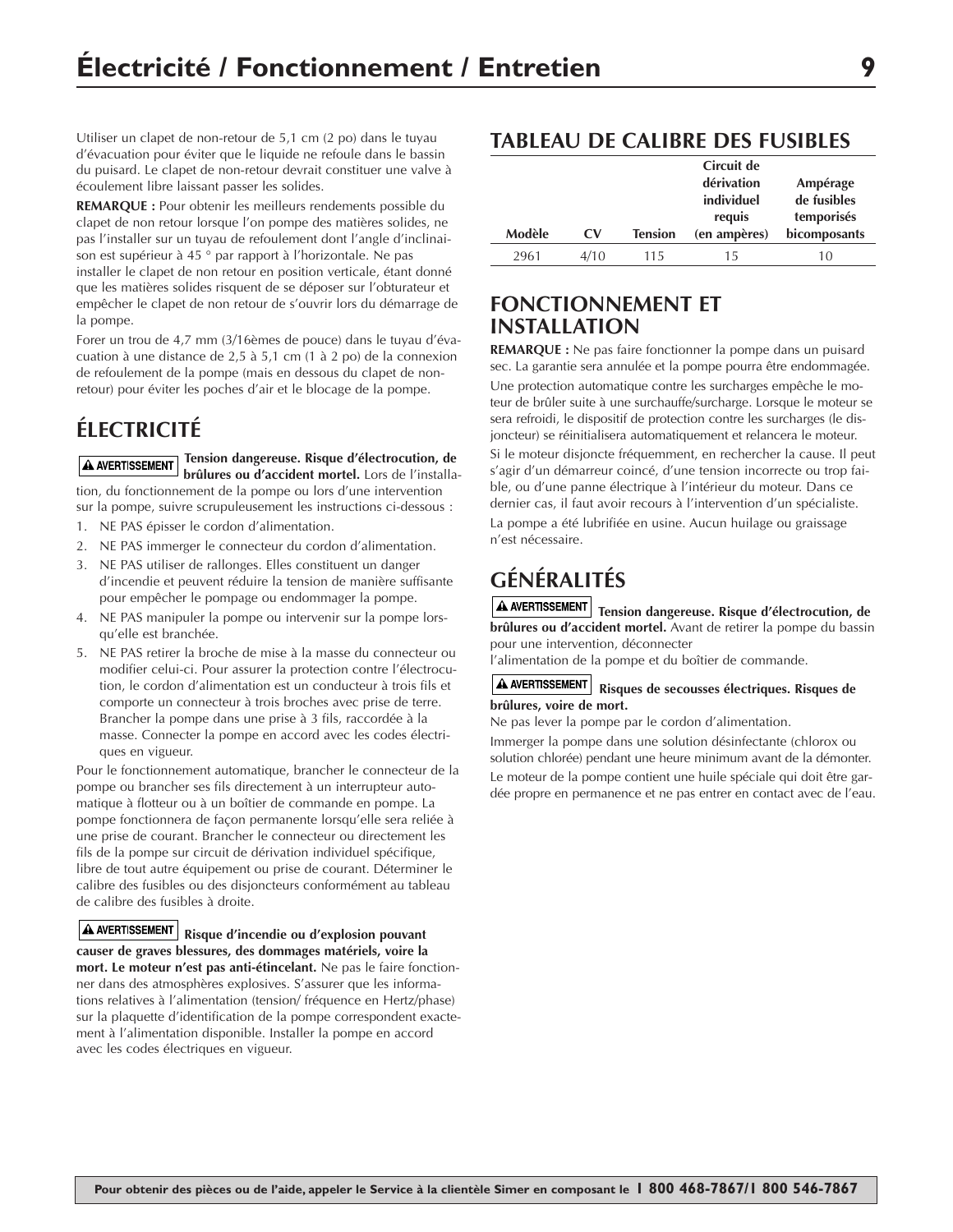**Possibilités de démarrages soudains, ce qui risque de causer des secousses électriques. On risque aussi de se pincer les doigts ou les mains.** Si la pompe est alimentée en courant lorsque le dispositif de protection thermique contre les surcharges se réenclenche, la pompe peut démarrer inopinément. Avant d'intervenir sur la pompe, toujours couper le courant qui l'alimente.

| A. La pompe ne<br>fonctionne pas:               | 1. Vérifier si le cordon est bien enfoncé dans la prise de courant. Déconnecter<br>l'alimentation de la prise de courant avant de manipuler la pompe ou le moteur.<br>2. Vérifier si la tension est bien présente.<br>3. Vérifier si le niveau du liquide est suffisamment haut pour activer le contact ou la<br>commande.<br>4. Vérifier si le trou de ventilation de 4,7 mm (3/16èmes de pouce) du tuyau<br>d'évacuation n'est pas bouché.<br>5. Vérifier un blocage de la crépine d'entrée, du rotor, du clapet de non-retour ou du<br>tuyau d'évacuation.<br>6. Le disjoncteur de surcharge thermique a peut-être fonctionné. Vérifier le démarrage<br>de la pompe : si la pompe démarre et s'arrête aussitôt, la déconnecter de la source<br>d'alimentation pendant 30 minutes pour permettre au moteur de refroidir, puis<br>rebrancher l'alimentation. Rechercher la cause de la surchauffe/de la surcharge. |
|-------------------------------------------------|---------------------------------------------------------------------------------------------------------------------------------------------------------------------------------------------------------------------------------------------------------------------------------------------------------------------------------------------------------------------------------------------------------------------------------------------------------------------------------------------------------------------------------------------------------------------------------------------------------------------------------------------------------------------------------------------------------------------------------------------------------------------------------------------------------------------------------------------------------------------------------------------------------------------|
| B. La pompe ne vide pas le<br>puisard:          | 1. Vérifier si toutes les valves de la valve de refoulement sont complètement ouvertes.<br>2. Nettoyer le tuyau d'évacuation et vérifier la valve.<br>3. Vérifier si la crépine d'entrée ou le rotor ne sont pas bloqués.<br>4. La capacité de la pompe ne convient pas. Il est peut-être nécessaire d'installer une<br>pompe de plus grande capacité.                                                                                                                                                                                                                                                                                                                                                                                                                                                                                                                                                              |
| C. La pompe ne s'arrête pas<br>de fonctionner : | 1. Vérifier le fonctionnement et l'emplacement des contacts ou de la commande<br>automatique du flotteur. Consulter les instructions d'installation pour le contact/la<br>commande.<br>2. Si la pompe est complètement hors fonctionnement ou continue à mal fonctionner,<br>consulter le réparateur local.                                                                                                                                                                                                                                                                                                                                                                                                                                                                                                                                                                                                         |

# **AVERTISSEMENT CONCERNANT LE LEVAGE PAR LE CORDON ÉLECTRIQUE**



- 1. Les connexions et le cordon électrique de la pompe seront endommagés si on essaye de lever ou de supporter la pompe par son cordon.
- 2. Le cordon peut se débrancher et des fils nus peuvent être exposés, ce qui peut présenter le risque d'un incendie ou de subir des secousses électriques.
- 3. La garantie sera annulée si on lève ou supporte la pompe par son cordon électrique.
- 4. Pour lever ou abaisser la pompe, toujours utiliser son anneau ou sa poignée de levage qui se trouve dessus. Avant d'intervenir sur la pompe ou avant de la sortir du puisard, couper le courant qui l'alimente.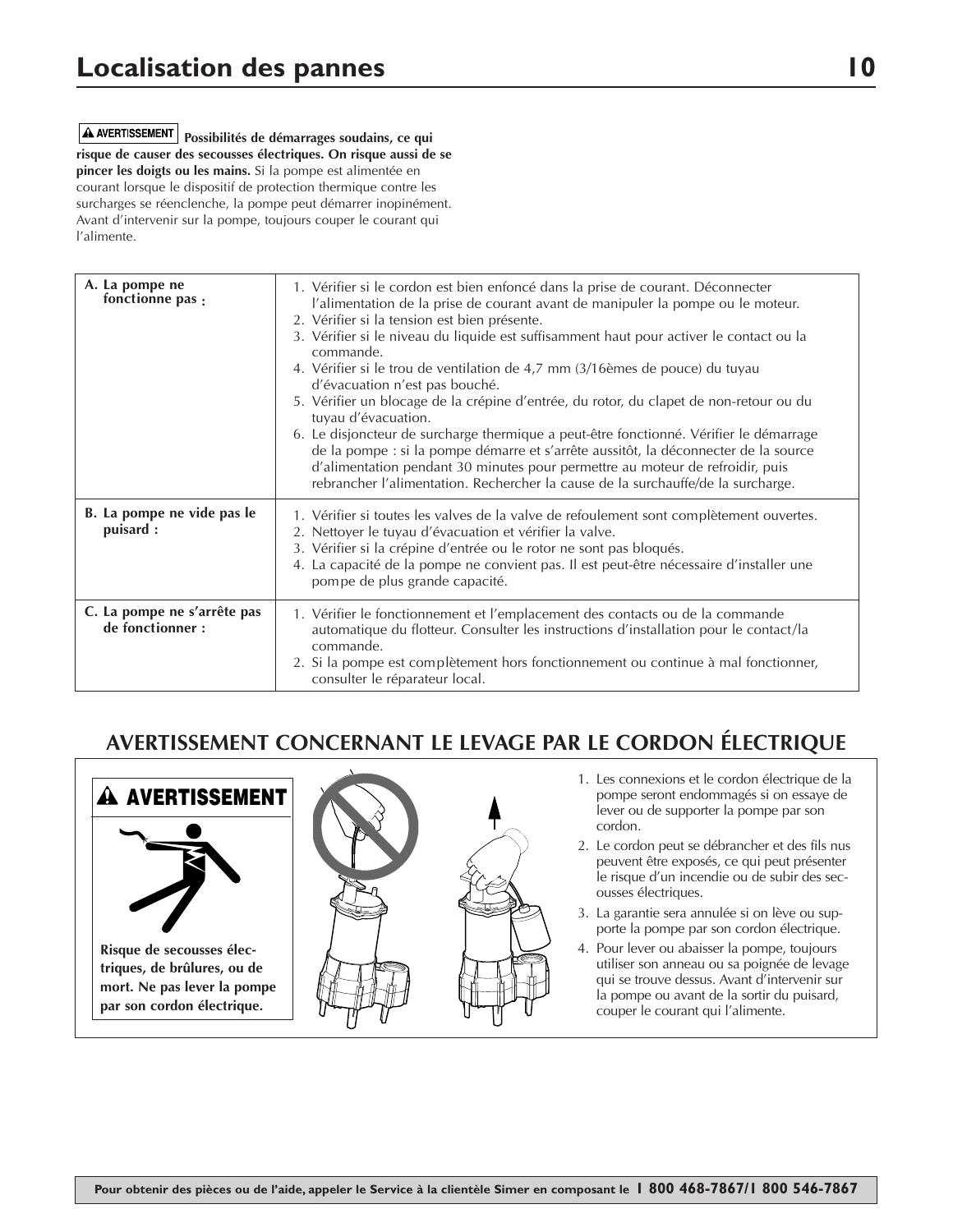

# **LISTE DES PIÈCES DE RECHANGE**

| Réf.<br>No.    | <b>Désignation</b><br>des pièces | Oté | 2961<br>115 Volts |
|----------------|----------------------------------|-----|-------------------|
| 1              | Cordon d'alimentation            |     | PS117-54-TSE      |
| 2              | Volute supérieure                |     | <b>PW1-10P</b>    |
| 3              | Rotor                            |     | <b>PW5-15P</b>    |
| $\overline{4}$ | Volute inférieure                |     | <b>PW1-11P</b>    |
| 5              | Contact-flotteur autom.          |     | PS117-144P        |

### **SI LE MOTEUR TOMBE EN PANNE, REMPLACER LA POMPE.**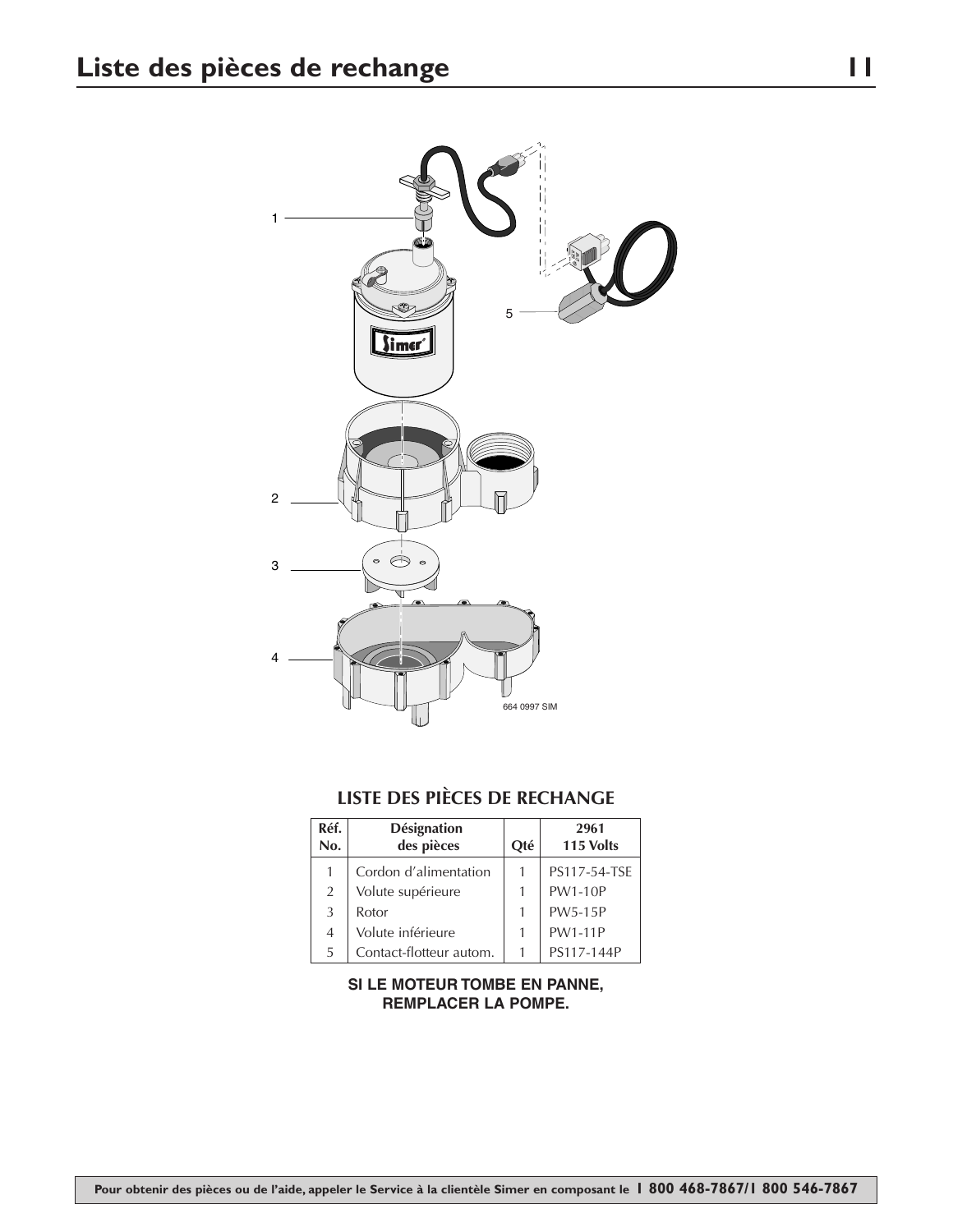### **GUARDE EL RECIBO ORIGINAL PARA CULAQUIER REFERENCIA POSTERIOR.**

### **GARANTÍA LIMITADA**

SIMER le garantiza al comprador consumidor original (el "Comprador" o "Usted") de sus productos, que éstos estarán libres de defectos en materiales y en mano de obra por un período de doce (12) meses, a partir de la fecha de la compra original del consumidor.

Si dentro de los doce (12) meses a partir de la fecha de la compra inicial del consumidor, se comprueba que cualquiera de esos productos es defectuoso, éste será reparado o reemplazado, a la discreción de SIMER, sujeto a los términos y a las condiciones indicadas a continuación. Se necesitará su recibo de compra original y la etiqueta de información sobre la garantía del producto, para determinar la admisibilidad de la garantía. La admisibilidad se basa en la fecha de compra del producto original - no en la fecha de reemplazo bajo la garantía. La garantía está limitada a la reparación o el reemplazo del producto solamente - El comprador pagará todos los costos de remoción, instalación, mano de obra y envío necesarios, así como todo costo adicional asociado.

Si necesita piezas o resolución de problemas, NO regrese el producto a la tienda minorista. Llame el Servicio a la Clientela de SIMER al 1-800-468-7867 / 1-800-546-7867.

Las reclamaciones bajo esta garantía se deberán realizar mediante la devolución del producto (excepto en el caso de las bombas cloacales, ver a continuación) a la tienda minorista en donde se haya adquirido, inmediatamente después de haber descubierto un supuesto defecto. SIMER entonces tomará la medida correctiva tan pronto como sea razonablemente posible. No se aceptarán solicitudes de servicio, si se reciben más de 30 días después del vencimiento de esta garantía.

### **BOMBAS CLOACALES**

NO devuelva una bomba cloacal (que se haya instalado) a su tienda minorista. Comuníquese con el Departamento de Atención al Cliente de SIMER. Las bombas cloacales que hayan estado en servicio y se hayan removido pueden representar un peligro de contaminación.

Si su bomba cloacal ha fallado:

- Use guantes de caucho cuando manipule la bomba;
- Para los fines de la garantía, devuelva la etiqueta del cordón de la bomba y el recibo de compra original a la tienda minorista;
- Descarte la bomba cumpliendo con todas las normas locales que correspondan para su eliminación.

### **Excepciones para la Garantía Limitada de Doce (12) Meses**

| <b>Producto</b>                                                                | Período de garantía |
|--------------------------------------------------------------------------------|---------------------|
| BW85P, CM10, CMK, M40, M40P                                                    | 90 días             |
| 2300, 2310, 2330, 2520ULST, 2943, 2955, 2956, 2957, 2960, 5023SS, A5500        | 2 años              |
| Bombas de pozo sumergibles de 4", 2945, 2958, 2975PC, 2985, 3075SS, 3983, 3984 | 3 años              |
| Tanque precargado del sistema de agua, 3985, 3986                              | 5 años              |
| 3963, 3988, 3995, 3997                                                         | De por vida         |

### **Términos y condiciones generales**

Usted deberá pagar por todos los gastos de mano de obra y de envío necesarios para reemplazar el producto cubierto por esta garantía. Esta garantía no se aplicará en las siguientes situaciones: (1) caso de fuerza mayor (2) productos que, a sólo juicio de SIMER hayan sido sometidos a negligencia, abuso, accidente, mala aplicación, manejo indebido o alteraciones; (3) fallas debido a instalación, operación, mantenimiento o almacenamiento inadecuados; (4) aplicaciones, usos o servicios que no sean normales o aprobados; (5) fallas provocadas por corrosión, herrumbre u otros materiales extraños en el sistema, o una operación a presiones que excedan los máximos recomendados.

Esta garantía establece la única obligación de SIMER y el recurso exclusivo del Comprador con respecto a los productos defectuosos.

SIMER NO SE HARÁ RESPONSABLE DE NINGÚN DAÑO CONSECUENTE, INCIDENTAL O CONTINGENTE.

LAS GARANTÍAS QUE ANTECEDEN SON EXCLUSIVAS Y REEMPLAZAN TODA OTRA GARANTÍA EXPLÍCITA O IMPLÍCITA, INCLUYENDO PERO SIN LIMITARSE A LAS GARANTÍAS IMPLÍCITAS DE COMERCIABILIDAD E IDONEIDAD PARA UN FIN ESPECÍFICO. LAS GARANTÍAS QUE ANTECEDEN NO SE EXTENDERÁN MÁS ALLÁ DE LA DURACIÓN PROVISTA EN LA PRESENTE.

Algunos Estados no permiten la exclusión o limitación de daños incidentales o consecuentes o de limitaciones de tiempo sobre garantías implícitas, de modo que es posible que las limitaciones o exclusiones que preceden no correspondan en su caso. Esta garantía le otorga derechos legales específicos y es posible que Usted también tenga otros derechos que pueden variar de un Estado al otro.

> **SIMER • 293 Wright Street • Delavan, WI U.S.A. 53115 Teléfono: 1-800-468-7867 / 1-800-546-7867 • Fax: 1-800-390-5351 E-Mail: info@simerpumps.com • Sitio Web: http://www.simerpumps.com**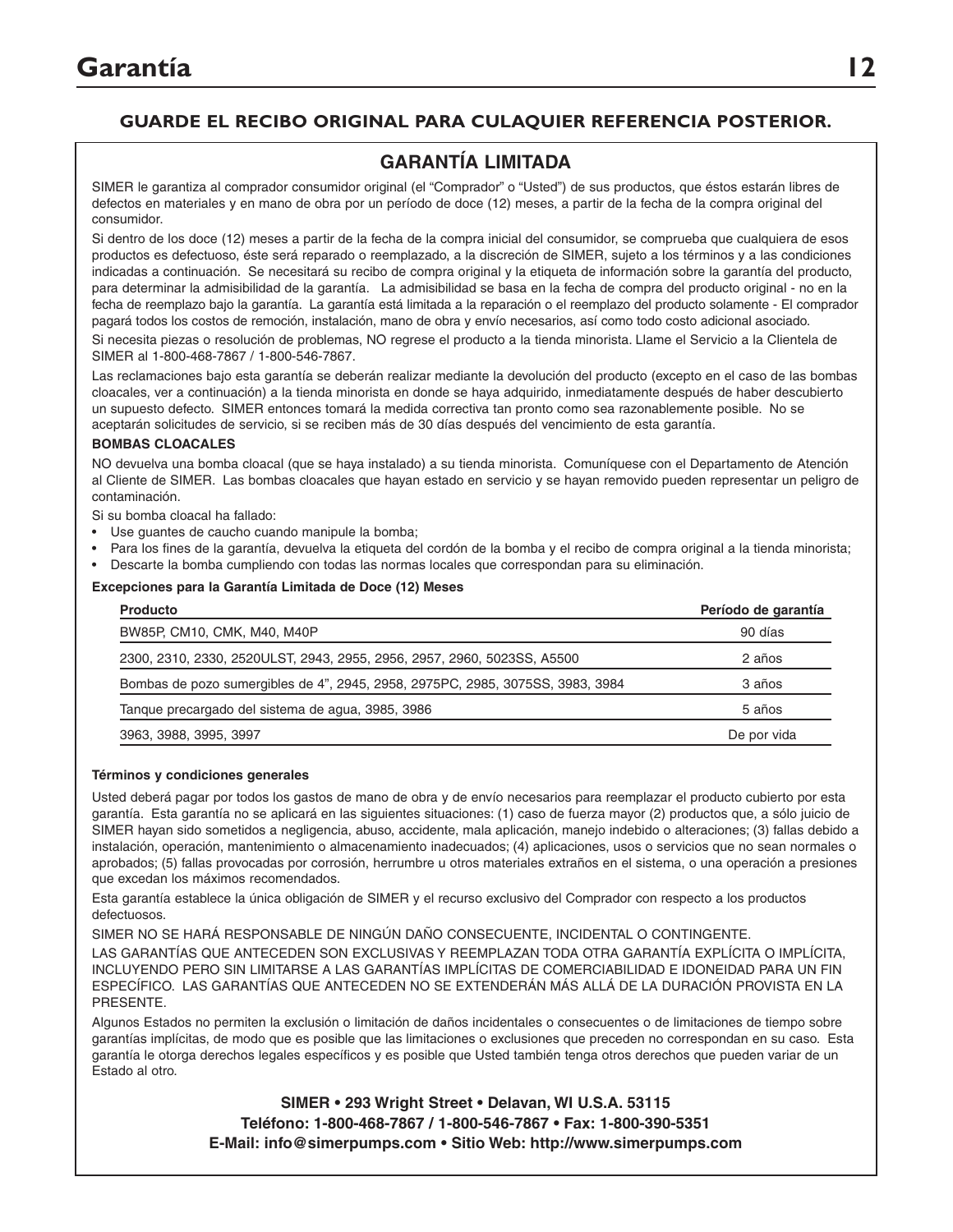# **LEA Y SIGA LAS INSTRUCCIONES DE SEGURIDAD!**

**Este es el símbolo de alerta de seguridad.** Cuando usted vea este símbolo en su bomba o en este manual, busque alguna de las siguientes palabras de advertencia y esté alerta a la posibilidad de una herida personal:

A PELIGRO advierte acerca de los peligros que ocasionarán lesiones personales serias, la muerte o un daño severo a la propiedad si se ignoran dichos peligros.

#### **ADVERTENCIA**

advierte acerca de los peligros que **pueden** ocasionar lesiones personales serias, la muerte o un daño severo a la propiedad si se ignoran dichos peligros.

**PRECAUCIÓN** advierte acerca de los peligros que

**ocasionarán** o **podrán** ocasionar lesiones personales menores o daños a la propiedad si se ignoran dichos peligros.

La etiqueta **AVISO** indica instrucciones especiales que son importantes pero no relacionados a los peligros.

#### **Lea y siga cuidadosamente todas las instrucciones de seguridad en este manual y en la bomba.**

Mantenga las etiquetas de seguridad en buenas condiciones. Reemplace las etiquetas de seguridad faltantes o dañadas.

- 1. Lea cuidadosamente estas reglas e instrucciones. Su omisión podría provocar graves lesiones y/o daños materiales.
- 2. Verifique los códigos del lugar de la instalación antes de realizarla. Debe usted respetar estas normas.
- 3. Instale un sistema de ventilación en el tanque de aguas cloacales o en el tanque séptico de acuerdo con los códigos locales.
- 4. No instale la bomba en ningún lugar que el Código Nacional de Electricidad, ANSI/NFPA 70-1990, clasifique como peligroso.

**ADVERTENCIA** Voltaje peligroso, puede ser causa de **descargas eléctricas, quemaduras o muerte.**

### **Riesgo de choque eléctrico. Puede pro-ADVERTENCIA**

**ducir quemaduras o la muerte.** No levante la bomba por el cordón. Ver "Advertencia de no levantar la bomba por el cordón" en la Pagina 15.

Durante el funcionamiento la bomba está sumergida en agua; para evitar descargas fatales proceda del siguiente modo si es necesario prestar servicio a la bomba:

- 5A. Corte la corriente eléctrica en la caja de conexiones antes de desconectar el enchufe de la bomba.
- 5B. Proceda con sumo cuidado al cambiar los fusibles. No trabaje con los pies en el agua ni introduzca sus dedos en el zócalo del fusible.
- 5C. No modifique el cable y el enchufe. Si usa cable con enchufe utilice sólo una toma con conexión a masa. Si conecta a un sistema de control, ponga a tierra el cable conector de tierra de la bomba.
- 6. No haga funcionar la bomba en seco. El funcionamiento en seco sobrecalienta la bomba (puede causar quemaduras a quien la manipule). El sobrecalentamiento invalida la garantía.
- 7. Las bombas funcionan normalmente en caliente. Para evitar quemaduras al prestar servicios a la bomba déjela enfriar 20 minutos después de desconectarla y antes de manipularla.
- 8. En servicio normal, no es necesario aceitar el motor. El motor ha sido lubricado en fábrica con aceite especial. Al hacer una reparación, reemplace este aceite por aceite nuevo.

**AVISO:** Esta unidad no ha sido diseñada para uso con agua salada o salubre. El uso con agua salada o salubre anulará la garantía.

# **INSTALACIÓN**

**AVISO:** Instale la bomba sobre una superficie dura y nivelada (de cemento, asfalto, etc.) Jamás instale la bomba directamente sobre superficies de tierra, arcilla o grava.

### **TuberÍa – efluentes (Sólidos de 3/4 de pulgada o menos)**

La tubería debe medir un mínimo de 1 - 1/2 pulgadas para transportar el volumen de descarga de la bomba. Compruebe los códigos locales para determinar si su sistema requiere una válvula de retención. En climas fríos, las válvulas de retención no se utilizan para evitar la congelación del efluente en la tubería.

Si utiliza una bomba de sumidero, se recomienda el uso de una válvula de retención.

### **Tubería – residuos cloacales (Sólidos de 2 pulgadas o menos)**

En todos los casos el diámetro de la tubería debe ser inferior al de la descarga de la bomba. Cuando se instale en un sistema cloacal, la tubería debe ser capaz de conducir semisólidos de por lo menos 2 pulg. (5,1 cm) de diámetro.

La velocidad del flujo en la tubería de descarga debe poder mantener los sólidos en suspensión en el líquido. Para mantener el caudal mínimo necesario (velocidad de 2 pies o 0,6 m por segundo en el caño de descarga) el tamaño del tubo debe ajustarse a los valores de la siguiente tabla:

| Un tubo de un diámetro de: | Admite un caudal de: |
|----------------------------|----------------------|
| 3,8 cm $(1-1/2)$           | 45 LPM (12 GPM)      |
| 5,1 cm $(2n)$              | 80 LPM (21 GPM)      |
| 6,3 cm $(2-1/2)$           | 114 LPM (30 GPM)     |
| 7,6 cm $(3^n)$             | 182 LPM (48 GPM)     |

# **RENDIMENTO**

|        | (LPH - Litros Por Hora) Por Total de Metros (M) |      |       |  |  |
|--------|-------------------------------------------------|------|-------|--|--|
| Modelo |                                                 |      |       |  |  |
| 2961   | 14 763                                          | 9653 | 3 634 |  |  |

**Si necesita repuestos o asistencia llame al Servicio al Cliente de Simer, 1-800-468-7867/1-800-546-7867**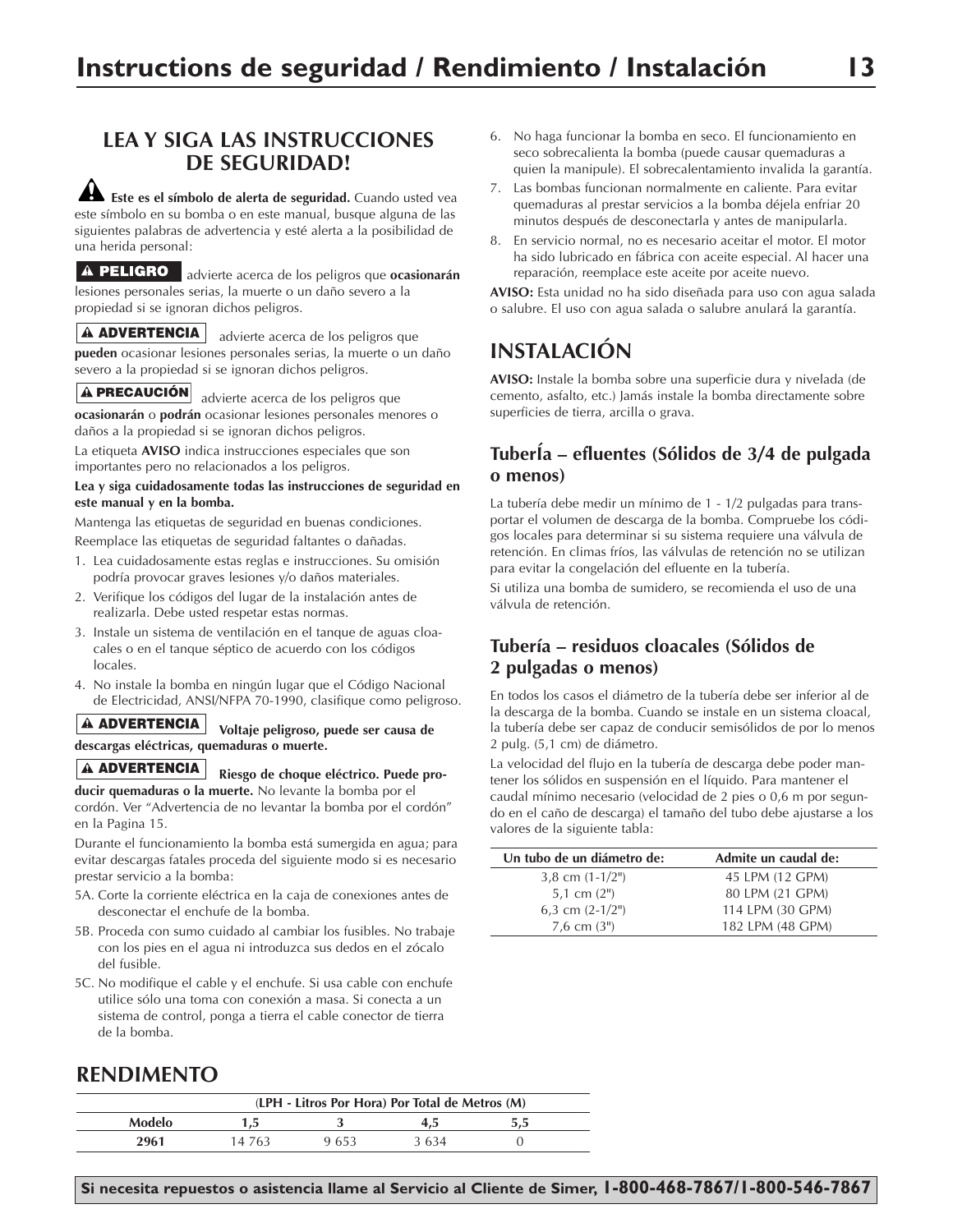Use una válvula de retención de charnela de 2 pulgadas en la descarga de la bomba para impedir el retorno del líquido al sumidero. La válvula de retención debe ser de flujo libre para permitir que los sólidos pasen con facilidad.

**AVISO:** Para obtener el mejor desempeño de la válvula de retención cuando se manejen partículas sólidas, no la instale con la tubería de descarga a un ángulo mayor que 45 grados por encima de la horizontal. No instale la válvula de retención en posición vertical ya que las partículas sólidas podrán depositarse en la misma e impedir que la válvula de retención se abra cuando se active la bomba.

Perfore un agujero de 3/16 pulgadas (4,7 mm) en el tubo de descarga a una distancia de 1 a 2 pulgadas (2,5 a 5,1 cm) por encima de la conexión de descarga de la bomba (pero por debajo de la válvula de retención) para impedir el bloqueo por aire de la bomba.

# **INSTALACIÓN ELÉCTRICA**

**Voltaje peligroso, puede ser causa de ADVERTENCIA descargas eléctricas, quemaduras o muerte.** Al instalar, operar o prestar servicios a esta bomba, respete las instrucciones de seguridad enumeradas a continuación:

- 1. NO utilice cable con empalmes para la alimentación eléctrica.
- 2. NO permita que el enchufe del cordón eléctrico quede sumergido.
- 3. NO use cables de prolongación. Presentan riesgo de incendio y pueden reducir el voltaje lo suficiente como para impedir el bombeo, dañar el motor o ambas cosas.
- 4. NO manipule o preste servicios a la bomba mientras esté conectada a la corriente eléctrica.
- 5. NO saque la clavija (ficha) de puesta a tierra ni modifique el enchufe. Para protección contra la descarga eléctrica el cable de alimentación está constituido por un conductor de tres alambres y termina en un enchufe de tres pernos con puesta a tierra. Enchufe la bomba en un receptáculo de toma de tres alambres del tipo de puesta a tierra, con la tierra conectada. Conecte la bomba respetando los códigos de electricidad que corresponda.

Para el funcionamiento automático, enchufe o conecte la bomba a un interruptor automático de flotante o a un controlador la bomba. Si la bomba se conecta directamente a una toma eléctrica, funcionará en forma continua. La bomba debe conectarse a su propio un ramal individual y no deben colocarse otras tomas o equipo en ese circuito. Determine el calibre de fusible o de disyuntor interruptor basándose en la tabla de calibres de fusible que se encuentra a la derecha.

### **A ADVERTENCIA**

**Peligro de incendio y de explosión.**

**Puede causar lesiones graves, daños materiales o muerte.** El motor no es a prueba de inflamación. No se debe usar en atmósferas explosivas. Asegúrese de que la información sobre la corriente eléctrica (voltaje, frecuencia y número de fases) inscrita en la chapa del motor de la bomba corresponde exactamente a la de la corriente eléctrica utilizada. Instale la bomba en conformidad con todos los códigos de electricidad que corresponda.

# **TABLA DE CALIBRES DE FUSIBLE**

|               |      |         |                 | <b>Amperios con</b> |
|---------------|------|---------|-----------------|---------------------|
|               |      |         | <b>Requiere</b> | fusibles de         |
|               |      |         | un ramal        | dos telementos      |
|               |      |         | individual      | y retardo           |
| <b>Modelo</b> | HP   | Voltaje | (amperios)      | de tiempo           |
| 2961          | 4/10 | 115     | 15              | 10                  |

# **OPERACIÓN E INSTALACIÓN**

**AVISO:** No permita que la bomba funcione en un sumidero seco. Si lo hace, invalidará la garantía y podrá dañar la bomba.

El uso de un protector automático de sobrecarga en el motor lo protegerá contra el sobrecalentamiento o la sobrecarga e impedirá que éste se queme. Cuando el motor se enfría el protector de sobrecarga se reconecta automáticamente y permite el arranque del motor.

Si el protector de sobrecarga funciona con excesiva frecuencia, investigue los motivos. La sobrecarga podría deberse a un rodete trabado, al uso de voltaje erróneo o reducido o a una falla eléctrica en el motor. Si se sospecha que el motor tiene una falla eléctrica, hágalo revisar por personal de servicio competente.

La bomba está lubricada permanentemente y no requiere ser aceitada o engrasada.

# **GENERALIDADES**

**ADVERTENCIA** Voltaje peligroso, puede ser causa de **descargas eléctricas, quemaduras o muerte.** Antes de retirar la bomba del sumidero para prestarle servicio, desconecte la corriente eléctrica a la bomba y al interruptor de control.

#### **Riesgo de choque eléctrico. Puede producir quemaduras o la muerte.** No levante la bomba por el cordón. **A ADVERTENCIA**

Sumerja la bomba en una solución desinfectante de agua clorada (Clorox, agua lavandina, agua de Javel, etc.) por lo menos durante una hora antes de desarmar la bomba. El motor de la bomba contiene un aceite lubricante especial que debe mantenerse limpio y libre de agua.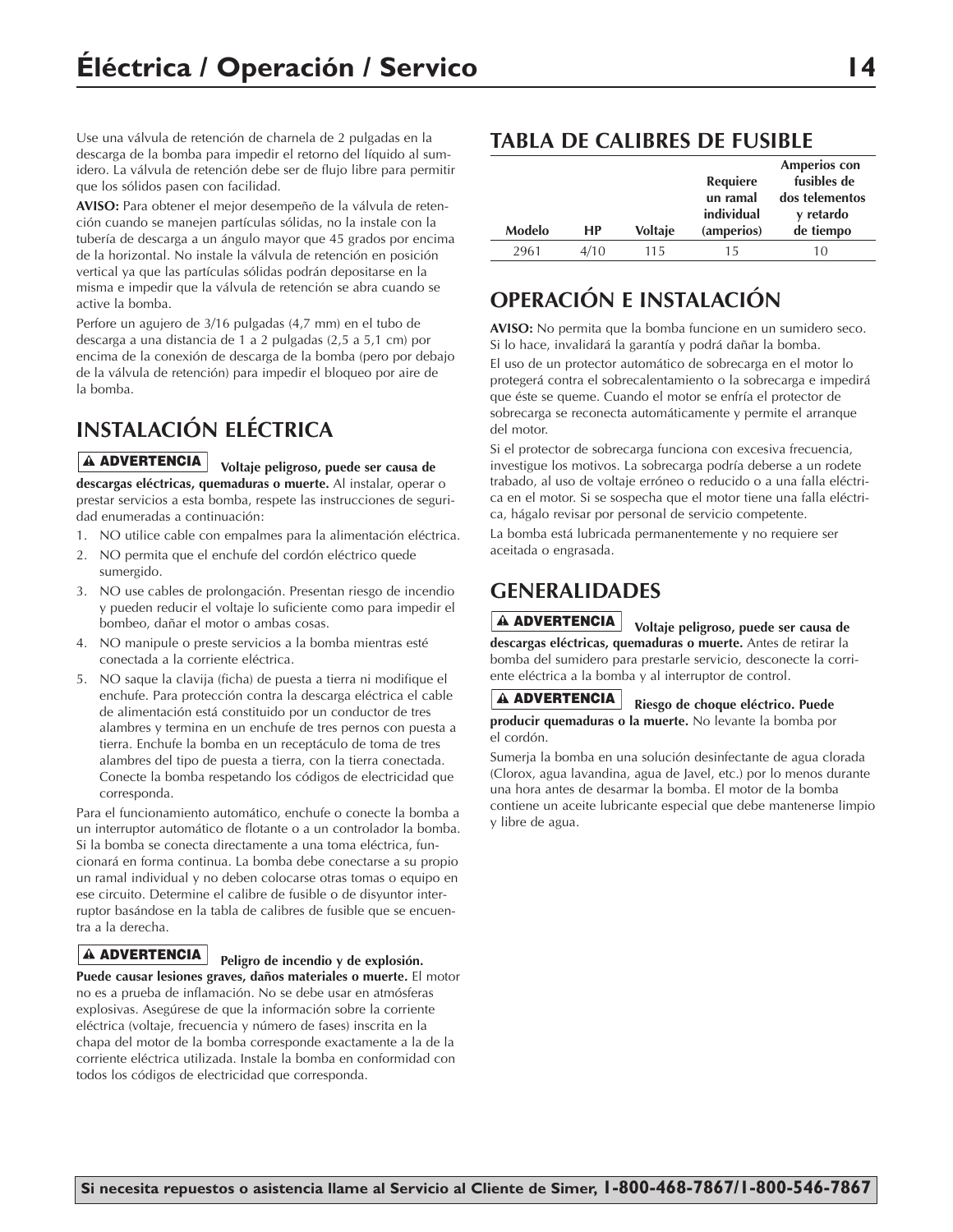**Riesgo de arranques repentinos. Puede**

### **ADVERTENCIA**

**provocar choques eléctricos o apretar los dedos o las manos.** Si la bomba está conectada cuando el dispositivo de sobrecarga térmica se reposiciona, ésta podrá activarse sin advertencia previa. Desconecte la corriente antes de realizar trabajos de mantenimiento o servicio en la bomba.

| A. La bomba no funciona:             | 1. Verifique que el cable de alimentación esté enchufado correctamente en el receptáculo.<br>Antes de manipular la bomba o el motor, desconecte la energía eléctrica.<br>2. Asegúrese de que haya corriente eléctrica.<br>3. Verifique que el nivel de líquido sea lo suficientemente elevado para activar el<br>interruptor o el control.<br>4. Verifique que el agujero de 3/16 pulgadas (4,17 mm) en el caño de descarga no esté<br>tapado.<br>5. Verifique que la entrada de la bomba, el rodete, la válvula de retención o el caño de<br>descarga no estén bloqueados.<br>6. Es posible que el protector térmico de sobrecarga haya accionado. Haga arrancar la<br>bomba; si arranca y se detiene de inmediato desconecte la bomba de la corriente<br>eléctrica por 30 minutos para permitir que el motor se enfríe; luego vuelva a conectarla<br>a la corriente eléctrica. Investigue la causa del sobrecalentamiento o sobrecarga. |
|--------------------------------------|-------------------------------------------------------------------------------------------------------------------------------------------------------------------------------------------------------------------------------------------------------------------------------------------------------------------------------------------------------------------------------------------------------------------------------------------------------------------------------------------------------------------------------------------------------------------------------------------------------------------------------------------------------------------------------------------------------------------------------------------------------------------------------------------------------------------------------------------------------------------------------------------------------------------------------------------|
| B. La bomba no vacía el<br>sumidero: | 1. Asegúrese de que todas las válvulas en la tubería de descarga estén totalmente abiertas.<br>2. Limpie el caño de descarga y verifique la válvula.<br>3. Verifique que la entrada de la bomba o el rodete no estén bloqueados.<br>4. Quizás la bomba no tenga el tamaño correcto y es posible que se requiera una bomba<br>de mayor capacidad.                                                                                                                                                                                                                                                                                                                                                                                                                                                                                                                                                                                          |
| C. La bomba no se apaga:             | 1. Verifique que los flotantes del interruptor o el control automático funcionen<br>correctamente y tengan la ubicación adecuada. Consulte las instrucciones de instalación<br>del interruptor o control automático.<br>2. Si la bomba no funciona en absoluto o continúa funcionando con fallas, consulte al<br>personal de servicio de su localidad.                                                                                                                                                                                                                                                                                                                                                                                                                                                                                                                                                                                    |

# **ADVERTENCIA SOBRE EL LEVANTAMIENTO POR MEDIO DEL CORDÓN**



- 1. Se puede dañar el cordón y sus conexiones si se trata de levantar o de sostener la bomba por medio del cordón eléctrico.
- 2. El cordón se puede abrir, dejando los hilos expuestos y creando la posibilidad de incendio o de choque eléctrico.
- 3. Si la bomba se levanta o se sostiene por medio del cordón eléctrico, la garantía quedará anulada.
- 4. Use el aro o mango que se encuentra en la parte superior de la bomba para levantar o bajar la bomba. Desconecte la corriente eléctrica a la bomba antes de realizar trabajos en la misma o de tratar de sacar la bomba del sumidero.